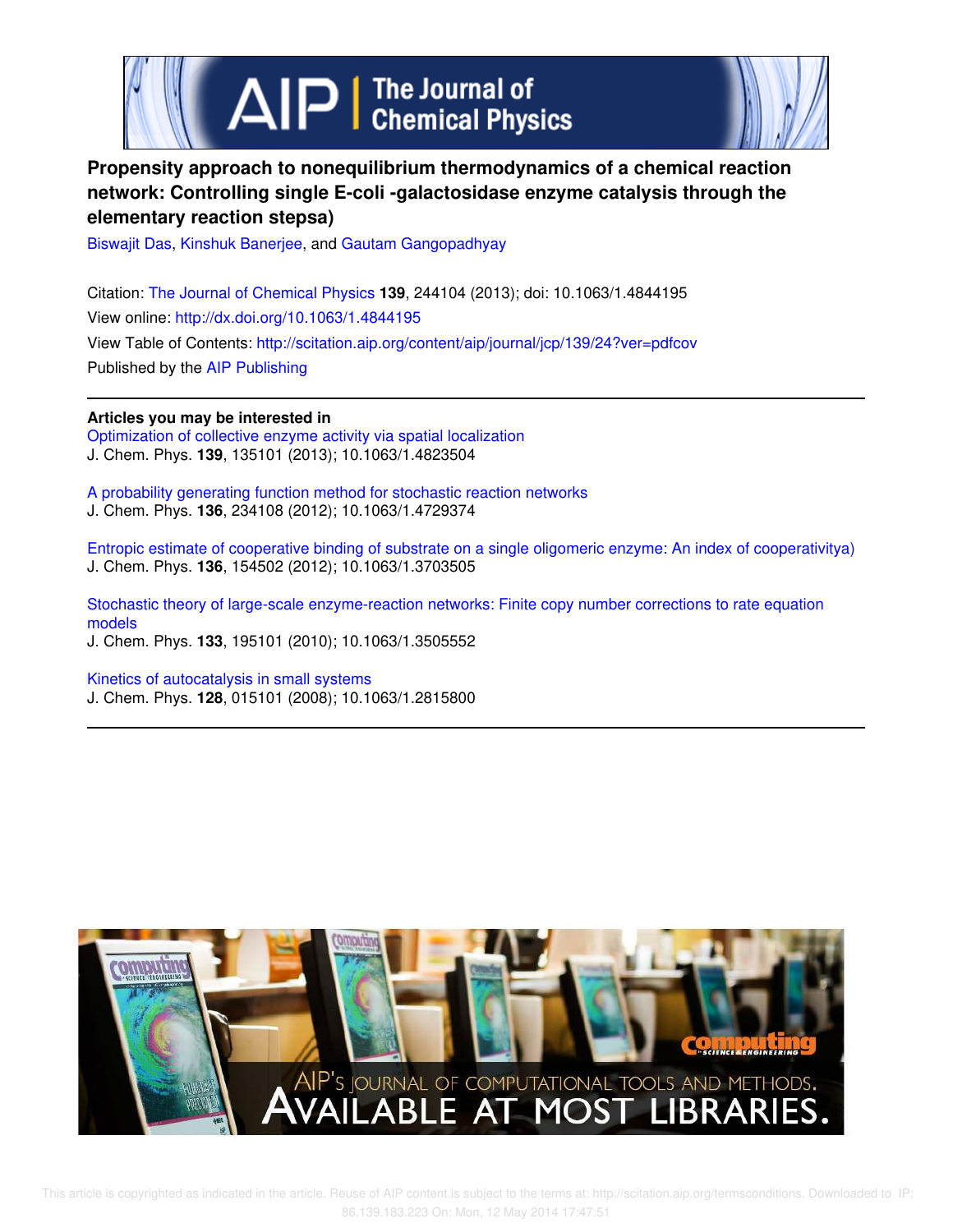

# **Propensity approach to nonequilibrium thermodynamics of a chemical reaction network: Controlling single E-coli** β**-galactosidase enzyme catalysis through the elementary reaction stepsa)**

Biswajit Das,<sup>1,b)</sup> Kinshuk Banerjee,<sup>2</sup> and Gautam Gangopadhyay<sup>1,c)</sup>

<sup>1</sup>*S. N. Bose National Centre For Basic Sciences, Block-JD, Sector-III, Salt Lake, Kolkata 700 098, India* <sup>2</sup>*Department of Chemistry, University of Calcutta, 92 A.P.C. Road, Kolkata 700 009, India*

(Received 18 June 2013; accepted 22 November 2013; published online 26 December 2013)

In this work, we develop an approach to nonequilibrium thermodynamics of an open chemical reaction network in terms of the elementary reaction propensities. The method is akin to the microscopic formulation of the dissipation function in terms of the Kullback-Leibler distance of phase space trajectories in Hamiltonian system. The formalism is applied to a single oligomeric enzyme kinetics at chemiostatic condition that leads the reaction system to a nonequilibrium steady state, characterized by a positive total entropy production rate. Analytical expressions are derived, relating the individual reaction contributions towards the total entropy production rate with experimentally measurable reaction velocity. Taking a real case of *Escherichia coli* β-galactosidase enzyme obeying Michaelis-Menten kinetics, we thoroughly analyze the temporal as well as the steady state behavior of various thermodynamic quantities for each elementary reaction. This gives a useful insight in the relative magnitudes of various energy terms and the dissipated heat to sustain a steady state of the reaction system operating far-from-equilibrium. It is also observed that, the reaction is entropy-driven at low substrate concentration and becomes energy-driven as the substrate concentration rises. *© 2013 AIP Publishing LLC*. [http://dx.doi.org/10.1063/1.4844195]

## **I. INTRODUCTION**

Chemical kinetics of small reaction systems requires a stochastic approach to accommodate the significant fluctuation in species concentration.<sup>1–12</sup> The theoretical tools are well-established in the literature in the context of chemical master equation. $4-6$  Recent experiments on single molecules, e.g., temporal fluctuation of catalytic rate of a single enzyme,  $^{13, 14}$  keep the interest growing in this field. In recent years, this theoretical approach has been enormously used to describe mesoscopic systems, e.g., single bio-molecular processes, in which the time evolution is considered as a random-walk in the conformational state space.<sup>11, 12, 15–17</sup> The master equation approach also provides the stochastic thermodynamic description of such systems, starting from a definition of the system entropy in terms of state probabilities.<sup>10, 18–29</sup> The total entropy production rate (EPR) due to the chemical reactions can be calculated which is always non-negative and becomes zero at equilibrium.<sup>10</sup> It has been established that, closed systems tend to such equilibrium whereas, open systems can reach a nonequilibrium steady state (NESS), $30-36$  characterized by a positive total EPR.<sup>12</sup> In chemical reaction systems, such NESS can be attained in presence of chemiostatic condition, where concentrations of some species are kept fixed throughout the reaction.<sup>10</sup> This is the simplest assumption that can model an open chemical system, e.g., a living cell in homeostatis.<sup>22</sup>

Recently, Kawai *et al.*<sup>23</sup> gave a phase space picture of dissipation in terms of the relative entropy or Kullback-Leibler  $(KL)$  distance<sup>33, 34</sup> of probabilities of realizing forward and (time-) reversed phase space trajectories. This formulation goes to the core of the realization of the development of macroscopic irreversibility from the microscopic reversibility and the arrow of time. $24, 25$  In the same spirit, here our main aim is to formulate an expression of total EPR in a chemical reaction network, using suitable trajectory probabilities in population state space in terms of the propensities of each elementary reaction as introduced by Gillespie. $4,5$  The evolution of the reaction system involves jump from one population state to another along trajectories in forward and backward directions. Now, the characteristic feature of such a system is that, one or more, *but not all*, of the elementary reactions can be responsible for a particular state change. This automatically leads one to construct the theory on the basis of individual elementary reactions. Determination of the role of each reaction event in governing the nonequilibrium thermodynamics of an open chemical reaction network should give new insights in the temporal energetics, complementing the kinetic knowledge. In this regard, we thoroughly analyze both the first and second laws for nonequilibrium system, developed from a master equation description of the system.26–29 The theory has been applied on a single oligomeric enzyme catalysis reaction reaching NESS.<sup>11, 12, 15, 22</sup>

The paper is organized as follows. In Sec. II, we discuss on the formulation of total EPR using the elementary reaction probability densities, denoted here as propensities, of an

a)The authors have dedicated this article to Professor Deb Shankar Ray on his 60th birthday.

b)Current address: Beijing International Center for Mathematical Research and Biodynamic Optical Imaging Center, Peking University, Beijing, 100871, People's Republic of China.

c)Electronic mail: gautam@bose.res.in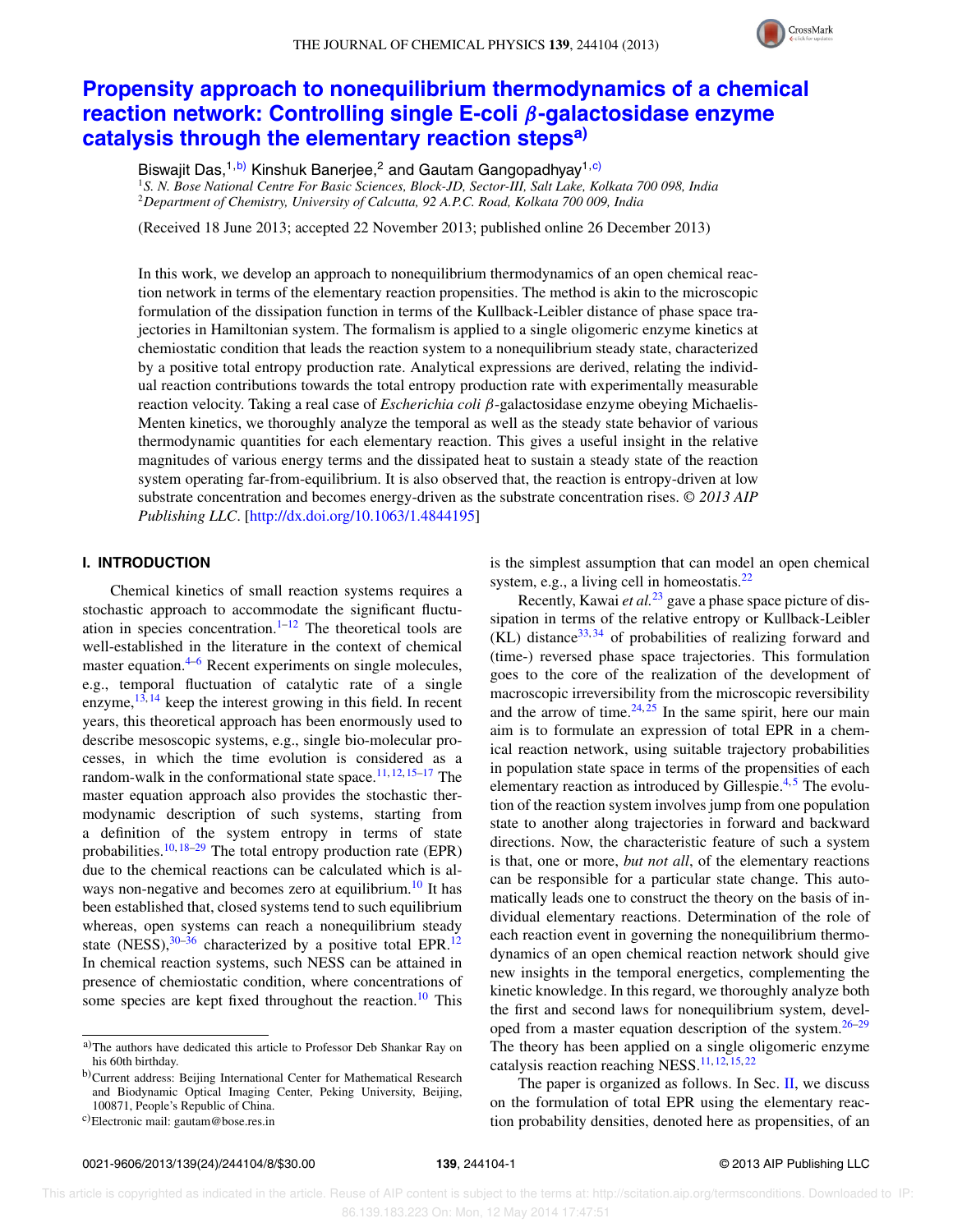open nonequilibrium reaction network. The theory is applied on a single oligomeric enzyme kinetics in Sec. III, giving analytical relations between the EPR and experimental observables, like net reaction velocity. Section IV is devoted to a thorough analysis of the contributions of elementary reactions in various state functions, like internal energy, free energy, and also path functions, like heat dissipation and irreversible work. In this context, we take a real example in the form of *Escherichia coli* β-galactosidase enzyme. The paper is concluded in Sec. V.

## **II. EPR IN AN OPEN REACTION SYSTEM: ELEMENTARY REACTION PROPENSITIES**

Following Gaspard<sup>10</sup> we consider a reaction network

$$
\sum_{i=1}^{a} \nu_{\leq \mu}^{i} A_i + \sum_{j=1}^{b} \nu_{\leq \mu}^{j} Z_j \underset{k_{-\mu}}{\overset{k_{\mu}}{\rightleftharpoons}} \sum_{i=1}^{a} \nu_{>\mu}^{i} A_i + \sum_{j=1}^{b} \nu_{>\mu}^{j} Z_j.
$$
 (1)

Here  $Z_i$  are the intermediate species and  $A_i$  are species whose concentrations are kept constant by connecting the reaction system to reservoirs. This is known as the chemiostatic condition, leading the system to a NESS. The system is assumed to be at thermal equilibrium with the reservoir, kept at temperature *T*. An elementary reaction is denoted by the index  $\mu$  with  $\mu = \pm 1, \pm 2, \ldots, \pm k$ . The condition of microscopic reversibility is the fundamental requirement for the construction of the nonequilibrium thermodynamic theory, as it needs to consider the (time-)reversed process. Thus, every transition in the population state space due to the reaction  $\mu$  has a counterpart in the reverse transition through the reaction  $-\mu$ . Also, none of the rate constants of the elementary reactions can be exactly zero. The stoichiometric coefficient,  $v^j_\mu$  of the species  $Z_j$  involved in the  $\mu$ th reaction is defined as

$$
v_{\mu}^{j} = v_{>\mu}^{j} - v_{<\mu}^{j}, \quad (j = 1, ..., b).
$$
 (2)

We denote the population vector of the intermediate species by  $\mathbf{Z}$  ( $= \{Z_i\}, j = 1, \ldots, b$ ) and the stoichiometric coefficient vector of the  $\mu$ th reaction is given by  $v_{\mu}$ . The chemical master equation governing the stochastic reaction events is given  $bv^{10, 19-21}$ 

$$
\frac{dP(\mathbf{Z},t)}{dt} = \sum_{\mu=\pm 1}^{\pm k} [w_{\mu}(\mathbf{Z} - \mathbf{v}_{\mu}|\mathbf{Z})P(\mathbf{Z} - \mathbf{v}_{\mu}, t) - w_{-\mu}(\mathbf{Z}|\mathbf{Z} - \mathbf{v}_{\mu})P(\mathbf{Z}, t)].
$$
\n(3)

Here  $P(\mathbf{Z}, t)$  is the probability of having population vector **Z** of the intermediate species at time t and  $w_\mu(Z|Z + v_\mu)$  is the transition probability for the jump  $\mathbf{Z} \to \mathbf{Z} + \mathbf{v}_{\mu}$  along a stochastic trajectory via reaction  $\mu$ .

Let us now consider an evolution of the system's distribution given as  $P(\mathbf{Z}, t) \rightarrow P(\mathbf{Z} + \mathbf{v}_{\mu}, t + \Delta t)$ . This can be described as a transition from the state- $\mathbf{Z}$  to the state- $(\mathbf{Z} + \mathbf{v}_{\mu})$ at time t and then considering a time interval  $\Delta t$  such that no further transition takes place in this interval. According to the definition of stochastic system entropy given by Seifert,  $30-32$ the system entropy production for this transition due to the elementary reaction  $\mu$  can be written as

$$
\Delta s_{sys}^{(\mu)} = -\ln P(\mathbf{Z} + \mathbf{v}_{\mu}, t + \Delta t) - (-\ln P(\mathbf{Z}, t))
$$

$$
= \ln \frac{P(\mathbf{Z}, t)}{P(\mathbf{Z} + \mathbf{v}_{\mu}, t + \Delta t)}.
$$
(4)

The medium entropy production or entropy flow associated with this transition is defined as  $28,30-32$ 

$$
\Delta s_m^{(\mu)} = \ln \frac{w_\mu (Z|Z + v_\mu)}{w_{-\mu} (Z + v_\mu|Z)}.
$$
\n(5)

Then, the corresponding total entropy production becomes

$$
\Delta s_{tot}^{(\mu)} = \Delta s_{sys}^{(\mu)} + \Delta s_m^{(\mu)} = \ln \frac{R_\mu(\mathbf{Z}, t | \mathbf{Z} + \mathbf{v}_\mu)}{R_{-\mu}(\mathbf{Z} + \mathbf{v}_\mu, t + \Delta t | \mathbf{Z})}.
$$
 (6)

Here we introduce the propensity,  $R_{\mu}(\mathbf{Z}, t|\mathbf{Z} + \mathbf{v}_{\mu})$  $= w_{\mu}(\mathbf{Z}|\mathbf{Z} + \mathbf{v}_{\mu})P(\mathbf{Z}, \mathbf{t}),$  in the same spirit of the reaction probability density given by Gillespie. $4-6$  Thus,  $R_{\mu}(\mathbf{Z}, t|\mathbf{Z} + \mathbf{v}_{\mu})dt$  is the probability that the system at time *t* will go from state-**Z** to state- $(\mathbf{Z} + \mathbf{v}_{\mu})$  due to the occurrence of an elementary reaction  $\mu$  in the next infinitesimal time interval *dt*.

Now, all the above expressions of entropy production are for a specific transition as indicated by the lower case "s." To get the overall entropy production due to an elementary reaction, we need to average over all the transitions due to the  $\mu$ th reaction considering all possible values of the population vector **Z**. This averaging is done with the probability,  $R_u(\mathbf{Z}, t|\mathbf{Z} + \mathbf{v}_u) \Delta t$ . Here,  $\Delta t$  is considered to be small enough so that  $R_{\mu}$  remains constant over this interval. Then we have

$$
\Delta S_{tot}^{(\mu)} = \langle \Delta s_{tot}^{(\mu)} \rangle = \sum_{\mathbf{Z}} (R_{\mu}(\mathbf{Z}, t | \mathbf{Z} + \mathbf{v}_{\mu}) \Delta t) \ln \times \frac{R_{\mu}(\mathbf{Z}, t | \mathbf{Z} + \mathbf{v}_{\mu})}{R_{-\mu}(\mathbf{Z} + \mathbf{v}_{\mu}, t + \Delta t | \mathbf{Z})}.
$$
 (7)

The expression of the total EPR follows from Eq. (7)

$$
\lim_{\Delta t \to 0} \frac{\Delta S_{tot}^{(\mu)}}{\Delta t} = \dot{S}_{tot}^{(\mu)} \n= \sum_{\mathbf{Z}} R_{\mu}(\mathbf{Z}, t | \mathbf{Z} + \mathbf{v}_{\mu}) \ln \frac{R_{\mu}(\mathbf{Z}, t | \mathbf{Z} + \mathbf{v}_{\mu})}{R_{-\mu}(\mathbf{Z} + \mathbf{v}_{\mu}, t | \mathbf{Z})}.
$$
\n(8)

The structure of Eq.  $(8)$  is similar to the relative entropy or the Kullback-Leibler (KL) distance of two probability distributions but *not identical to it*. In our case, the KL probability distance function,  $D(\rho||\tilde{\rho}) = \langle \ln \frac{\rho}{\tilde{\rho}} \rangle$ , also called relative entropy of  $\rho$  versus  $\tilde{\rho}$ , gets replaced by the propensity distance function for the  $\mu$ th reaction,  $\langle \ln \frac{R_{\mu}(Z,t|Z+\nu_{\mu})}{R_{-\mu}(Z+\nu_{\mu},t|Z)} \rangle$  where the average is over the forward process,  $R_{\mu}(\mathbf{Z}, t|\mathbf{Z} + \mathbf{v}_{\mu})$ . Thus, a KL distance-type relation in terms of the forward and reverse propensities,  $R_{\mu}$  and  $R_{-\mu}$ , respectively, gives rise to the total EPR due to the  $\mu$ th reaction in the forward direction and  $-\mu$ th reaction in the backward direction. However, as  $R<sub>μ</sub>$  and  $R<sub>−μ</sub>$ are not normalized, so  $\dot{S}^{(\mu)}_{tot}$  can be negative also. The splitting of  $\dot{S}_{tot}^{(\mu)}$  in Eq. (8) into system and medium contributions is straightforward.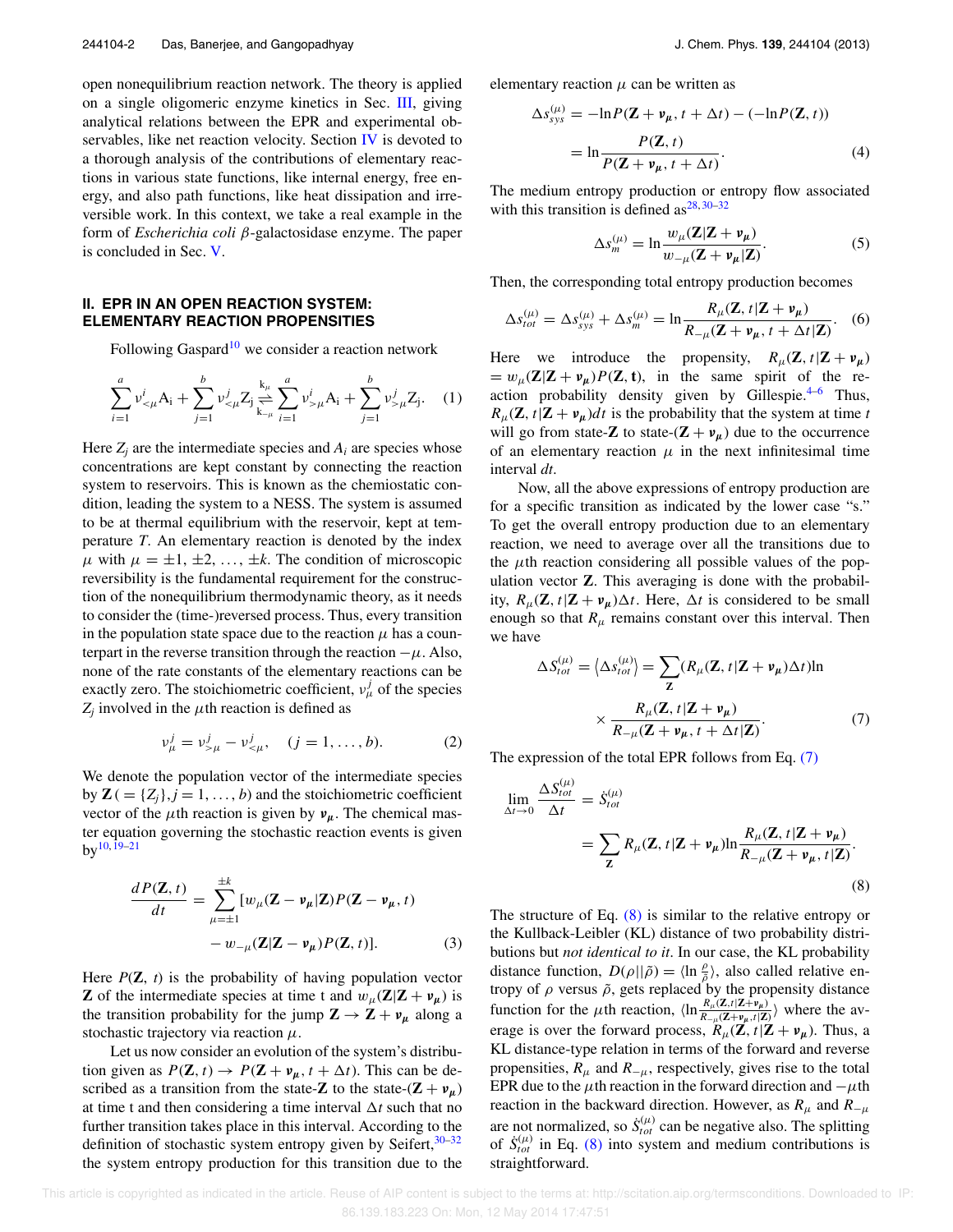Recently, Esposito and Van den Broeck $27, 28$  introduced another separation of the total EPR,  $\dot{S}_{tot}(t)$  into adiabatic and nonadiabatic parts,  $\dot{S}_a(t)$  and  $\dot{S}_{na}(t)$ , respectively. In our scheme of reaction network, they become

$$
\dot{S}_a^{(\mu)}(t) = \sum_{\mathbf{Z}} R_{\mu}(\mathbf{Z}, t | \mathbf{Z} + \mathbf{v}_{\mu}) \ln \frac{R_{\mu}^{ss}(\mathbf{Z}, t | \mathbf{Z} + \mathbf{v}_{\mu})}{R_{-\mu}^{ss}(\mathbf{Z} + \mathbf{v}_{\mu}, t | \mathbf{Z})}, \quad (9)
$$

and

$$
\dot{S}_{na}^{(\mu)}(t) = \sum_{\mathbf{Z}} R_{\mu}(\mathbf{Z}, t | \mathbf{Z} + \mathbf{v}_{\mu}) \ln \frac{P(\mathbf{Z}, t) P^{ss}(\mathbf{Z} + \mathbf{v}_{\mu})}{P^{ss}(\mathbf{Z}) P(\mathbf{Z} + \mathbf{v}_{\mu}, t)}.
$$
 (10)

Here  $R_{\mu}^{ss}(\mathbf{Z}, t|\mathbf{Z} + \mathbf{v}_{\mu}) = w_{\mu}(\mathbf{Z}|\mathbf{Z} + \mathbf{v}_{\mu})P^{ss}(\mathbf{Z})$  with  $P^{ss}(\mathbf{Z})$ being the steady state probability of having the population vector **Z**. Here and throughout the paper, the "ss" superscript denotes the quantities at NESS. Unlike the system and medium contributions, the adiabatic and nonadiabatic parts are always individually positive. Recently, Ge and Qian<sup>26</sup> discussed the nonequilibrium thermodynamics of a system governed by a master equation, characterizing the rates of internal energy change, U and free energy change,  $\ddot{F}$ . They also constructed the first law in terms of the rate of heat dissipation, related to the medium EPR,  $\dot{S}_m$  and the rate of irreversible work done, given by the adiabatic EPR,  $\dot{S}_a(t)$ . The nonadiabatic EPR is found to be negative of the temperature-scaled free energy dissipation rate,  $\dot{S}_{na}(t) = -\dot{F}(t)/T$ . The rate of internal energy change, given as  $\dot{U}(t)/T = \dot{S}_a(t) - \dot{S}_m(t)$ , then behaves like first law.

### **III. SINGLE OLIGOMERIC ENZYME CATALYSIS**

To get some physical understanding, here we take the simplest case of a single oligomeric enzyme kinetics with a single intermediate. A generalized version is given in Appendix A. The reaction of an active site of the enzyme is written following a reversible Michaelis-Menten (MM) scheme

$$
E + S \underset{k_{-1}}{\overset{k_1'}{\rightleftharpoons}} ES \underset{k'_2}{\overset{k_{-2}}{\rightleftharpoons}} E + P.
$$
 (11)

Under chemiostatic condition,  $10, 12, 22$  with concentrations of substrate, S and product, P maintained constant, the above reaction scheme can be reduced to

$$
E \frac{K_1}{K_2} ES,
$$
\n(12)

where  $K_1 = k_1 + k_2$  and  $K_2 = k_{-1} + k_{-2}$ . The pseudo firstorder rate constants,  $k_1$  and  $k_2$ , are given by  $k_1 = k'_1[S]$  and  $k_2 = k'_2[P]$ . We consider the enzyme to consist of  $n_T$  number of identical non-interacting subunits where each subunit has one active site. During the reaction, the active sites which have already formed the ES-complex are referred to as occupied sites and those lying vacant at that moment are called the vacant sites. With the total number of sites being conserved, the reaction system can be described in terms of a single random variable, the number of occupied sites, *n*, at a particular time *t*. The corresponding master equation is written as  $15, 16$ 

$$
\frac{dP(n,t)}{dt} = \sum_{\mu=\pm 1}^{\pm 2} [w_{\mu}(n - v_{\mu}|n)P(n - v_{\mu}, t) - w_{-\mu}(n|n - v_{\mu})P(n, t)],
$$
\n(13)

where  $P(n, t)$  being the probability of having n number of occupied states at time *t*. The stoichiometric coefficients,  $v_{\mu}$  $= 1$  for  $\mu > 0$  and  $v_{\mu} = -1$  for  $\mu < 0$ . The rate constant of the elementary reaction,  $\mu$  is denoted by  $k_{\mu}$ . The transition probabilities are defined as follows:

$$
w_{\mu}(n - v_{\mu}|n) = k_{\mu}(n_T - (n - v_{\mu})), \ \mu > 0
$$

and

$$
w_{\mu}(n - v_{\mu}|n) = k_{\mu}(n - v_{\mu}), \ \mu < 0. \tag{14}
$$

Then Eq. (13) can be rewritten as

$$
\frac{dP(n,t)}{dt} = K_1(n_T - n + 1)P(n-1,t) + K_2(n+1)P(n+1,t)
$$

$$
- K_1(n_T - n)P(n,t) - K_2nP(n,t).
$$
(15)

Solution of the master equation, obtained using the generating function method,  $35,36$  is given as  $15,16$ 

$$
P(n,t) = \frac{n_T!}{n!(n_T - n)!} X^n Y^{n_T - n},
$$
\n(16)

where  $X = \frac{K_1(1-\exp(-(K_1+K_2)t))}{K_1+K_2}$  $\frac{K_1(K_1+K_2)t)}{K_1+K_2}$ ,  $Y = \frac{K_2+K_1\exp(-(K_1+K_2)t)}{K_1+K_2}$  $\frac{Xp(- (K_1 + K_2)t)}{K_1 + K_2}$ , assuming that initially all the active sites are vacant.

Now we give a description of the total EPR,  $\dot{S}_{tot}$  for the enzyme kinetics scheme  $(11)$ , based on the KL distance type formalism, described in Sec. II. The elementary reactions  $\mu$  $= \pm 1$  and  $\mu = \pm 2$  form the reaction-"counter" reaction pairs on the basis of ES-complex formation and dissociation. The transition between two states of the system, say state *m* and state *l*, is governed by Eq. (13). As  $v_{\mu} = \pm 1$ , so  $l = m \pm 1$ . In terms of state variable, n, we can write  $m, l = (n - 1)$ , n and  $(n + 1)$ . In a forward transition,  $\mu > 0$  and  $l > m$  whereas, for a backward transition,  $\mu < 0$  and  $l < m$ . Then one can define the total EPR at time *t* due to the reaction  $\mu$  in terms of the forward and backward reaction propensities as

$$
\dot{S}_{tot}^{(\mu)}(t) = \sum_{m,l} R_{\mu}(m, t|l) \ln \left( \frac{R_{\mu}(m, t|l)}{R_{-\mu}(l, t|m)} \right) \delta_{l,m+1}, \ \mu > 0
$$
\n
$$
= \sum_{m,l} R_{\mu}(m, t|l) \ln \left( \frac{R_{\mu}(m, t|l)}{R_{-\mu}(l, t|m)} \right) \delta_{l,m-1}, \ \mu < 0.
$$
\n(17)

Using Eqs. (14) and (16) in Eq. (17), we get the desired EPR in a concise form as

$$
\dot{S}_{tot}^{(\mu)}(t) = (k_{\mu}n_{T}Y)\ln\left(\frac{k_{\mu}n_{T}Y}{k_{-\mu}n_{T}X}\right), \mu > 0
$$

$$
= (k_{\mu}n_{T}X)\ln\left(\frac{k_{\mu}n_{T}X}{k_{-\mu}n_{T}Y}\right), \mu < 0.
$$
 (18)

The total EPR of the whole reaction system is obviously

$$
\dot{S}_{tot}(t) = \sum_{\mu=\pm 1}^{\pm 2} \dot{S}_{tot}^{(\mu)}(t). \tag{19}
$$

We clarify here that, using the usual master equation description starting from the definition of Shannon entropy, one will get the same expression as given in Eq.  $(19)$ . However, as also mentioned in Sec. I, the construction of various EPRs in terms of the forward and backward reaction propensities has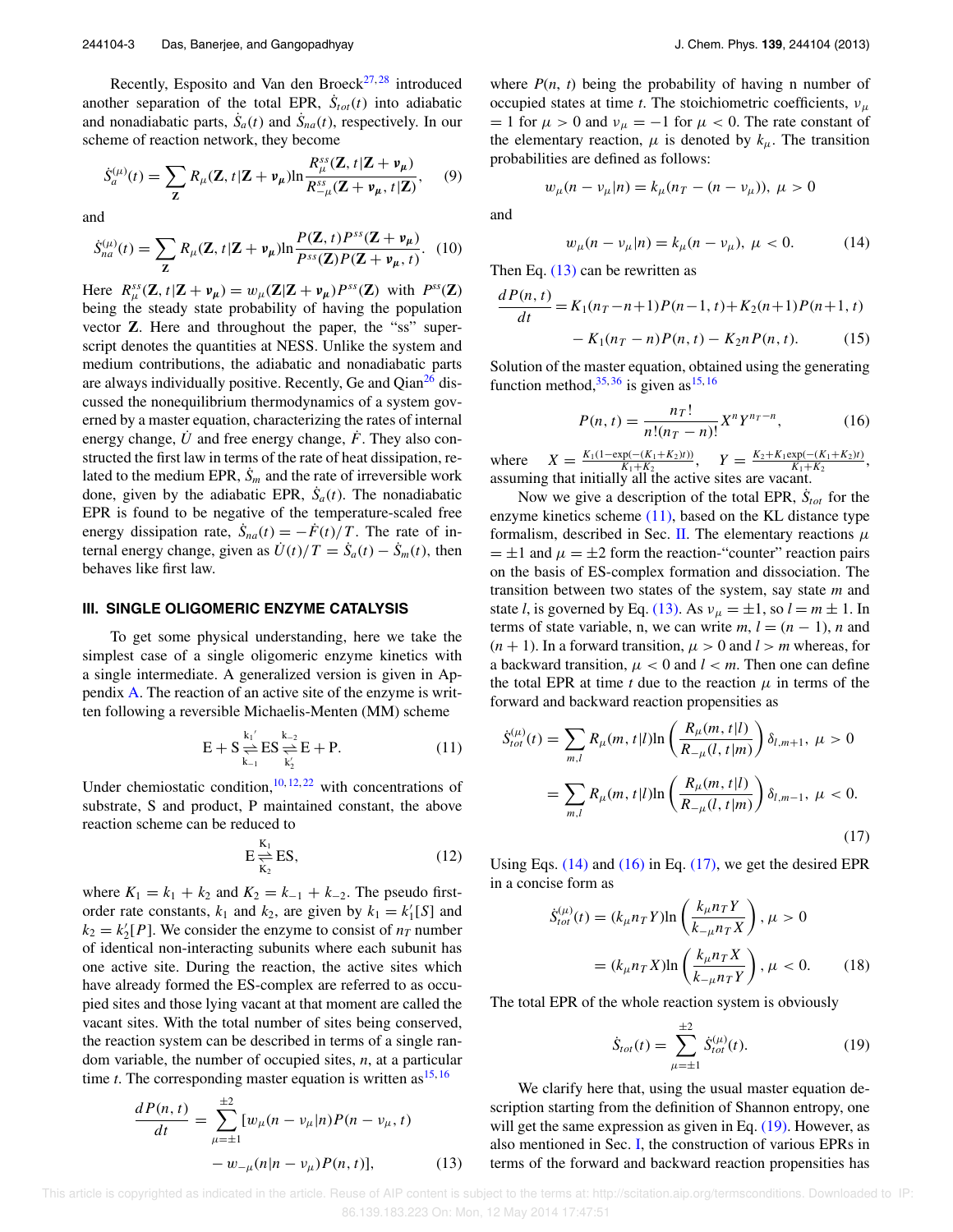deeper physical meaning, giving a microscopic description of the second law of thermodynamics. Also, use of the standard formulation can give rise to a technical problem in the determination of the individual reaction contributions towards total EPR. No such confusion arises in the case of Eq. (8). This is discussed in Appendix B. It has been proved that, both the adiabatic and the nonadiabatic entropy productions (but neither system nor medium entropy production) can be written as a relative entropy or KL distance of suitably defined trajectory probabilities.<sup>28</sup> We show in Appendix C that, following our formulation, the nonadiabatic EPR can be written in such a form.

#### **A. EPR of the elementary reactions at NESS**

In this subsection, we focus on the total EPR due to the elementary reactions of the enzyme kinetics scheme  $(11)$ and their relations, if any, with experimental observables. We mention that the system EPR and the nonadiabatic EPR are zero at NESS both being state functions. So, one gets  $\dot{S}^{ss}_{tot} = \dot{S}^{ss}_m = \dot{S}^{ss}_a.$ 

#### **1. Michaelis-Menten analogues for total EPR**

The kinetics scheme in Eq.  $(11)$  tends to the traditional MM one for  $k_2 \rightarrow 0$ . The net velocity of the MM enzyme catalysis at NESS can be defined as

$$
v_{net}^{ss} = k_{-2} \langle n \rangle^{ss} = n_T k_{-2} X^{ss} = \frac{n_T k_{-2} [S]}{K_M + [S]}.
$$
 (20)

This is the famous MM equation of enzyme catalysis, shown here for the single oligomeric enzyme case, where  $K_M = \frac{k_{-1}+k_{-2}}{k'_1} = \frac{K_2}{k'_1}$  is the usual MM constant.

Now at NESS, from Eq. (18) with  $\mu = 1$ , we get

$$
\dot{S}_{tot}^{1(ss)} = (k_1 n_T Y^{ss}) \ln \left( \frac{k_1 n_T Y^{ss}}{k_{-1} n_T X^{ss}} \right)
$$
  
=  $\frac{n_T K_2 \ln f[S]}{K_M + [S]}, \quad f = \frac{K_2}{k_{-1}}, k'_2 \approx 0.$  (21)

Similar treatment for other reactions gives

$$
\dot{S}_{tot}^{-1(ss)} = -\frac{n_T k_{-1} \ln f[S]}{K_M + [S]}; \ \dot{S}_{tot}^{2(ss)} = \frac{n_T k'_2 K_M \ln f'[P]}{K_M + [S]};
$$
\n
$$
\dot{S}_{tot}^{-2(ss)} = -\frac{n_T k_{-2} \ln f'[S]}{K_M + [S]}, \tag{22}
$$

where  $f' = \frac{k'_2 K_2[P]}{k'_1 k_{-2}[S]}$ . It is clear from the above equations that the total EPR for the reactions  $\mu = \pm 1$  show hyperbolic dependence on [*S*] at NESS. For the reactions  $\mu = \pm 2$ , this dependence is not clear, although the structure of the equations are similar. Thus, Eqs.  $(21)$  and  $(22)$  can be designated as the "MM analogues" for the total EPR due to the elementary reactions.

#### **2. Relation between the net velocity and total EPR**

It will be very important to have a relationship between the experimentally measurable  $v_{net}^{ss}$  and the total EPR. Using Eqs. (21) and (22) and neglecting  $\dot{S}_{tot}^{2(ss)}$ , we have

$$
\dot{S}_{tot}^{(ss)} = \dot{S}_{tot}^{1(ss)} + \dot{S}_{tot}^{-1(ss)} + \dot{S}_{tot}^{-2(ss)} = v_{net}^{ss} \ln \gamma, \qquad (23)
$$

the desired relationship, with  $\gamma = \frac{k_1k_2}{k_1+k_2}$  $\frac{k_1k_{-2}}{k_{-1}k_2}$ . At the condition of detailed balance,  $\gamma = 1$  one obtains,  $\dot{S}_{tot}^{(ss)} = 0$ , corresponding to equilibrium.

#### **IV. RESULT AND DISCUSSION**

In this section, we have numerically studied the individual reaction contributions to various thermodynamic quantities. To this end, a single *Escherichia coli*β-galactosidase enzyme is considered, which is tetrameric $39-41$  and follows the MM kinetics. $13, 14$  We have taken the rate constant data from the single molecule experiment of English *et al.*<sup>13</sup> They are as follows:  $k'_1 = 5 \times 10^7 \text{ M}^{-1} \text{ s}^{-1}$ ,  $k_{-1} = 18300 \text{ s}^{-1}$ , and  $k_{-2} = 730$  s<sup>-1</sup>, In this regard, we want to clarify that here we have used the value of *k*<sup>−</sup><sup>2</sup> without the dynamic disorder, taken in their study.<sup>13</sup> We set the rate constant  $k_2 = 1 \times 10^{-5}$  s<sup>-1</sup>, as the calculation of the nonequilibrium thermodynamic quantities does not permit any rate constant to be exactly zero. However, the rate constant is small enough to ensure that the effect of this reaction step on the overall kinetic and thermodynamic properties is negligible, as will be shown below. The substrate concentration is set at  $[S] = 100 \mu M$ .

We have plotted the time evolution of the elementary reaction contributions to the total EPR for  $\mu = \pm 1, \pm 2$  in Figs. 1(a)–1(d). The plots reveal four main features: (i)  $\dot{S}_{tot}^{(1)}(t)$ ,  $\dot{S}_{tot}^{(-2)}(t)$  remain positive over the time course whereas,  $\dot{S}_{tot}^{(-1)}(t)$ remains negative throughout. (ii) Initially, the major contribution to  $\dot{S}_{tot}(t)$  comes from  $\dot{S}_{tot}^{(1)}(t)$ . This is because contributions of elementary reactions  $\mu = -1, -2$  to total EPR starts from zero. (iii) At NESS,  $\dot{S}_{tot}^{(1)}$  and  $\dot{S}_{tot}^{(-1)}$  almost cancel out each other and hence the total EPR is governed by  $\dot{S}_{tot}^{(-2)}$ . (iv) At intermediate times,  $\dot{S}_{tot}^{(1)}(t)$  and  $\dot{S}_{tot}^{(-2)}(t)$  continuously decreases and increases, respectively, whereas  $\dot{S}_{tot}^{(-1)}(t)$  passes through a minimum. This gives rise to the minimum in  $\dot{S}_{tot}^{(+)}(t)$ . minimum. This gives rise to the minimum in  $\dot{S}_{tot}(t)$ .  $\dot{S}_{tot}^{(2)}(t)$ remains insignificant relative to others. In Appendix E, we give the condition for  $\dot{S}^{(\mu)}_{tot}(t)$  to change its sign during time evolution.



FIG. 1. (a)–(d) Contributions of the individual reactions to the total EPR,  $\dot{S}_{tot}^{(\mu)}$  as a function of time, t. The rate constants are  $k'_1 = 5 \times 10^7 \text{ M}^{-1} \text{s}^{-1}$ ,  $k_{-1} = 18300 \text{ s}^{-1}$ ,  $k_{-2} = 730 \text{ s}^{-1}$ ,  $k_2 = 1 \times 10^{-5} \text{ s}^{-1}$ . The substrate concentration is set at  $[S] = 100 \mu M$ .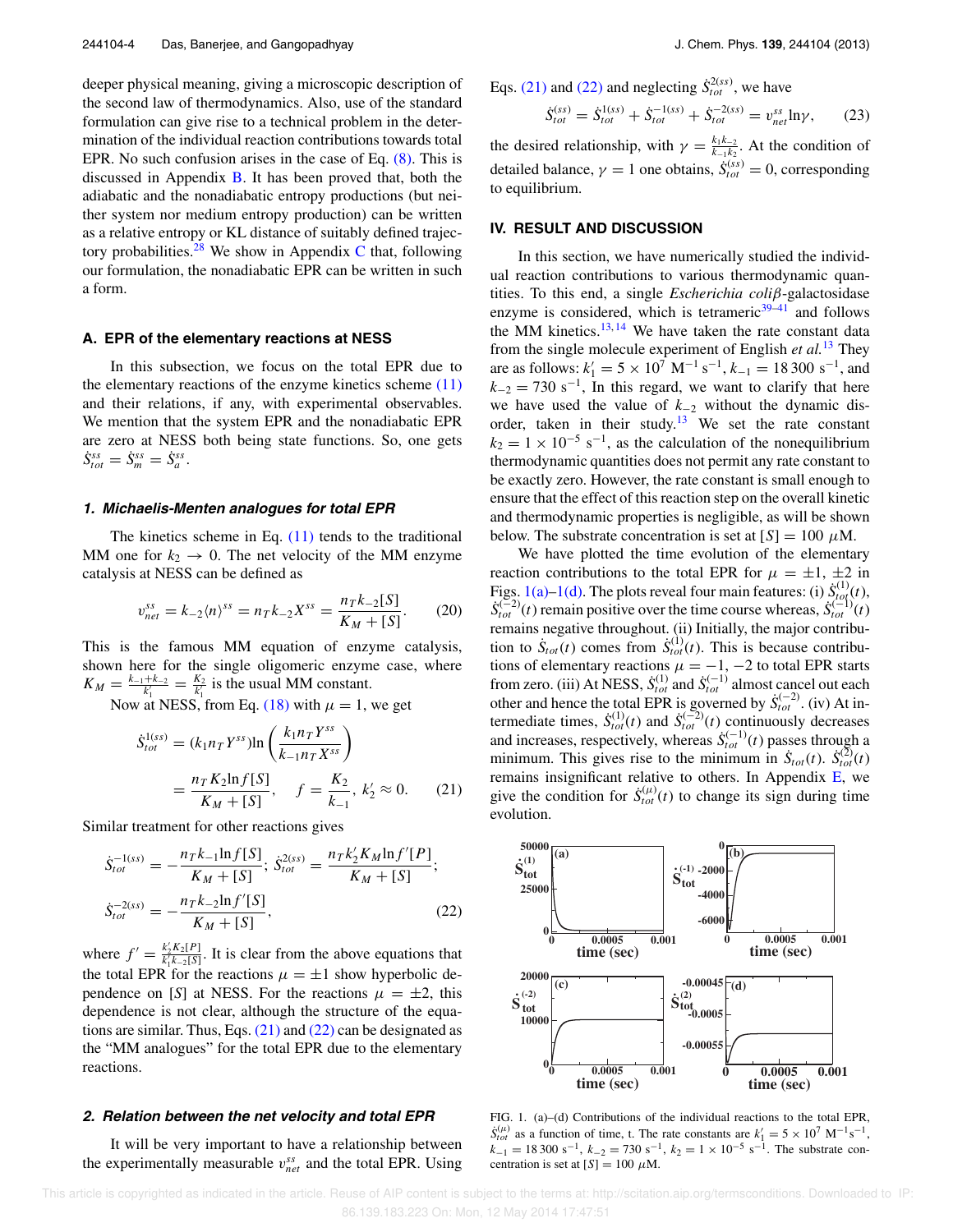

FIG. 2. (a)–(f) The individual reaction contributions in total EPR,  $\dot{S}_{tot}^{(\mu)}$  and net velocity of reaction are plotted as a function of substrate concentration, [*S*] at NESS. The rate constants are:  $k'_1 = 5 \times 10^7 \text{ M}^{-1} \text{ s}^{-1}$ ,  $k_{-1} = 18300 \text{ s}^{-1}$ ,  $k_{-2} = 730 \text{ s}^{-1}, k_2 = 1 \times 10^{-5} \text{ s}^{-1}.$ 

We have calculated  $\dot{S}_{tot}^{\mu(ss)}$  as a function of substrate concentration, [*S*] from Eqs. (21) and (22). We have also determined the quantities directly from the master equation, Eq. (15). Results obtained from the two approaches tally very well as depicted in Figs.  $2(a)-2(d)$ . In Figs.  $2(a)-2(c)$ , it is observed that the variation of  $\dot{S}_{tot}^{1(ss)}$ ,  $\dot{S}_{tot}^{-1(ss)}$ , and  $\dot{S}_{tot}^{-2(ss)}$  as a function of [*S*] are hyperbolic in nature. Also,  $\dot{S}_{tot}^{-1(ss)}$  remains negative throughout, its magnitude almost same as that of  $\dot{S}_{tot}^{1(ss)}$ . The value of  $\dot{S}_{tot}^{2(ss)}$  remains negligible throughout, as shown in Fig. 2(d). Therefore,  $\dot{S}^{(ss)}_{tot}$  is mainly governed by reaction  $\mu = -2$ . In Figs. 2(e) and 2(f), we have plotted the total EPR,  $\dot{S}_{tot}^{(ss)}$  and the net velocity,  $v_{net}^{ss}$ , both exhibiting hyperbolic dependence on [*S*] at NESS.

Next, we focus on various entropy productions, determined by integrating the corresponding rates over a time interval starting from  $t = 0$  to a fixed final time, when the system resides in NESS. We have plotted the individual reaction contributions as a function of  $[S]$  at NESS shown in Figs.  $3(a)$ –  $3(f)$ . In the figure, we have not shown the contribution of reaction  $\mu = 2$  due to its smallness. First of all, we investigate how the irreversible work done in sustaining the NESS is utilized by the reactions. We remind the reader that, the adiabatic entropy production,  $\Delta S_a$  is the measure of the (temperaturescaled) irreversible work done.  $\Delta S_a^{(\mu)}$  is plotted as a function of [*S*] at NESS, depicted in Fig. 3(a). In figure, it is evident that,  $\Delta S_a^{(1)}$  remains positive whereas,  $\Delta S_a^{(-1)}$  remains negative and they are close in magnitude. So, the irreversible work done on the system is mostly consumed by the reaction  $\mu = -2$ , more so at higher [*S*]. Now according to first law, some amount of the irreversible work done on the system changes its internal energy and rest of it dissipates as heat to the surroundings. We have plotted the measure of heat dissipation,  $\Delta S_m^{(\mu)}$  and the temperature-scaled internal energy change of the system,  $\Delta U^{(\mu)}/T$  as a function of [S] in Figs.  $3(b)$  and  $3(c)$ , respectively. In Fig.  $3(b)$ , it is observed that  $\Delta S_m^{(1)}$  is negative at small values of [*S*], indicating heat absorption by the system from surroundings. As [*S*] is increased however,  $\Delta S_m^{(1)}$  becomes positive and increases linearly, indicating growing heat dissipation to surroundings. For reaction



FIG. 3. (a)–(f) The individual reaction contributions in the various entropy productions, free energy change and the internal energy change are plotted as a function of [*S*]. The rate constants are:  $k'_1 = 5 \times 10^7 \text{ M}^{-1} \text{ s}^{-1}$ ,  $k_{-1} =$  $18300 \text{ s}^{-1}$ ,  $k_{-2} = 730 \text{ s}^{-1}$ ,  $k_2 = 1 \times 10^{-5} \text{ s}^{-1}$ .

 $\mu = -1$ , the trend is almost exactly opposite and cancels out the contribution of the reaction  $\mu = 1$ . Hence, again the reaction  $\mu = -2$  governs the total heat dissipation, as  $\Delta S_m^{(-2)}$ remains positive and rises with [*S*] to saturation.

Interestingly, the trend of variation of  $\Delta S_m^{(-2)}$  is quantitatively similar to  $\Delta S_a^{(-2)}$ , as one can see from Figs. 3(a) and  $3(b)$ . This indicates that the irreversible work consumed by the reaction  $\mu = -2$  almost entirely dissipates as heat and therefore, the contribution of this reaction to internal energy change,  $\Delta U^{(-2)}/T$  is little. This is indeed the case, as shown in Fig.  $3(c)$ . The variation of the corresponding contributions of reactions  $\mu = \pm 1$  towards the internal energy change,  $\Delta U^{(\pm 1)}/T$  show opposite trends as a function of [*S*] compared to the variation of  $\Delta S_m^{(\pm 1)}$ (see Fig. 3(b)). This is expected as heat absorption by the system due to an elementary reaction leads to an increase in internal energy whereas, heat released by the system results in fall of its internal energy. Same is true for the reaction contributions in the system entropy change,  $\Delta S_{sys}^{(\mu)}$  plotted in Fig. 3(d). The difference between  $\Delta U^{(\mu)} / T$  and  $\Delta S^{(\mu)}_{\text{sys}}$  gives the temperature-scaled free energy change,  $\Delta F^{(\mu)} / T$ (which is also the nonadiabatic entropy production,  $\Delta S_{na}^{(\mu)}$ ), shown in Fig. 3(e). The magnitude of  $\Delta F^{(\mu)} / T$  is small compared to the other quantities due to the quantitative similarity of  $\Delta U^{(\mu)} / T$  and  $\Delta S_{sys}^{(\mu)}$ . We see from Fig. 3(e), the contribution of reactions  $\mu = -1, -2$  are positive as well as small and the major negative contribution in the total free energy change comes from the reaction  $\mu = 1$ . Finally, we have plotted  $\Delta S_{tot}^{(\mu)}$  as a function of [*S*] in Fig. 3(f). As the magnitude and trend of variations of  $\Delta S_{m}^{(\mu)}$  and  $\Delta S_{sys}^{(\mu)}$ are opposite for the reactions  $\mu = 1$  and  $\mu = -1$ , so the value of  $\Delta S_{tot}^{(\pm 1)}$  remains small compared to the reaction  $\mu = -2$ over the range of [*S*].

After the detailed analyses regarding the role of the elementary reactions in governing the nonequilibrium thermodynamics of the enzyme catalysis, next we explore the overall changes. For this purpose, we have determined the changes in the state functions,  $\Delta S_{sys}$ ,  $\Delta F/T$ ,  $\Delta U/T$  shown in Fig. 4(a) as well as the changes in the path functions  $\Delta S_{tot}$ ,  $\Delta S_m$ , and  $\Delta S_a$  plotted in Fig. 4(b) as a function of [*S*]. In Fig. 4(a), we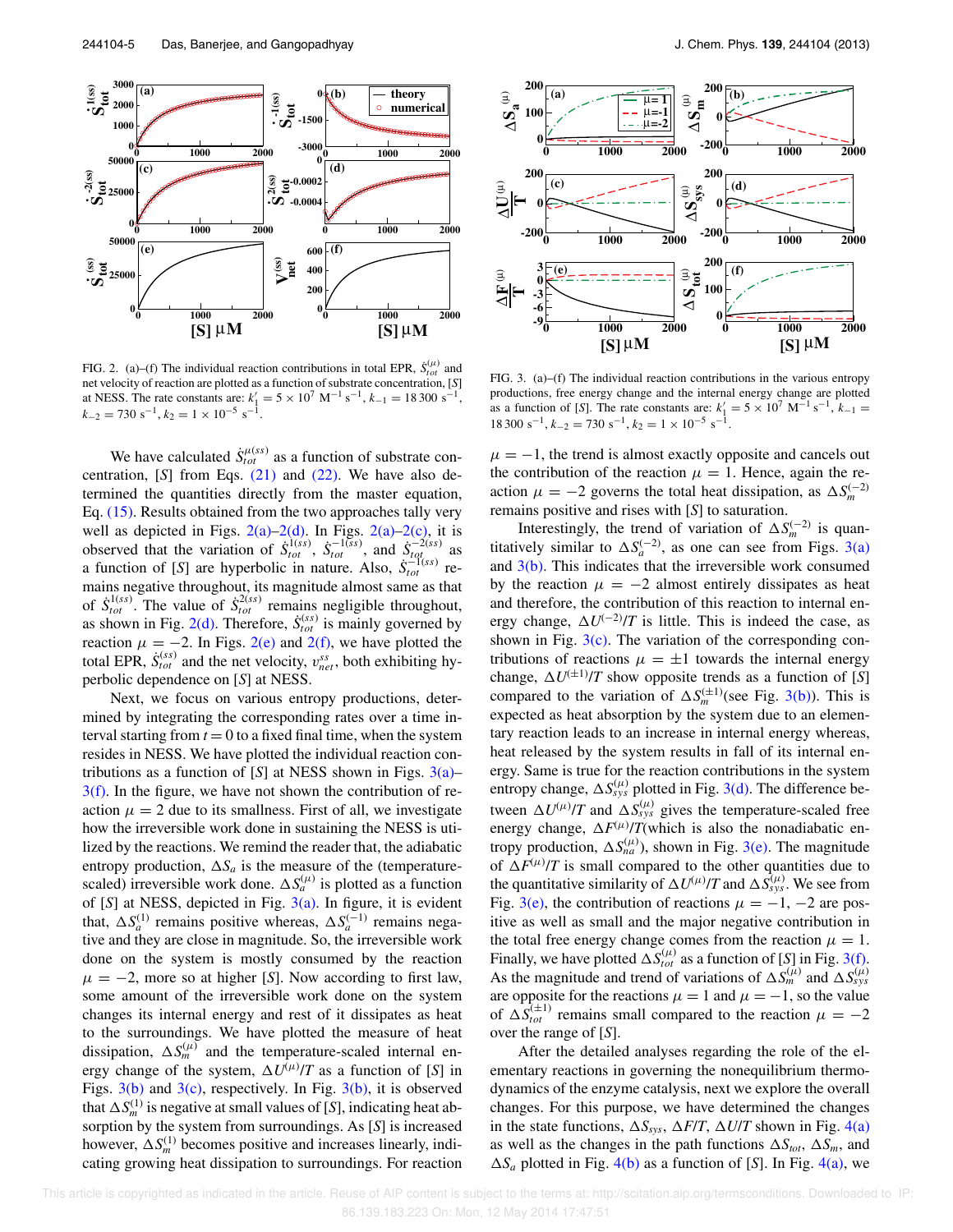

FIG. 4. Variations of (a)  $\Delta S_{sys}$ ,  $\Delta U/T$ ,  $\Delta F/T$  and (b)  $\Delta S_{tot}$ ,  $\Delta S_m$ ,  $\Delta S_a$  are plotted as a function of [*S*]. The rate constants are  $k'_1 = 5 \times 10^7 \text{ M}^{-1} \text{ s}^{-1}$ ,  $k_{-1} = 18300 \text{ s}^{-1}, k_{-2} = 730 \text{ s}^{-1}, k_2 = 1 \times 10^{-5} \text{ s}^{-1}.$ 

find out that  $\Delta F/T$  becomes more and more negative with [*S*], as expected. On the other hand,  $\Delta S_{sys}$  remains positive and passes through a maximum. Now, from the same plot, we observe that at low [*S*],  $\Delta U/T$  is positive. So in this region, the reaction is entropy-driven. As [S] increases,  $\Delta U/T$  decreases steadily, changes sign and runs parallel to  $\Delta F/T$ . Therefore, at higher [*S*], the reaction gradually becomes energy-driven. In Fig. 4(b), one can see that, all the path functions are almost the same at low [*S*] and begin to differ as [*S*] increases. Their magnitudes are much greater than the corresponding state function quantities, again indicating the fact that the irreversible work done on the system dissipates almost entirely as heat.

### **V. CONCLUSION**

We have theoretically formulated the total EPR in an open chemical reaction system in terms of a KL-type distance between forward and backward elementary reaction propensities, equivalent to the reaction probability density, introduced by Gillespie.<sup>4,5</sup> The formalism is inspired by a recent study on the dissipation function in phase space.<sup>23</sup> A general nonequilibrium thermodynamic scenario is discussed in presence of chemiostatic condition that allows the system to sustain a NESS. The theory has been applied to the stochastic kinetics of a single oligomeric enzyme obeying reversible MM kinetics. Analytical expressions of the contributions of each elementary reaction to the total EPR are derived, providing important insights in the connection of these theoretical quantities to experimental observables, like the net velocity of the reaction at NESS.

As a real case study, we have taken the single molecule kinetics of the tetrameric *Escherichia coli*β-galactosidase enzyme under chemiostatic condition. The variation of total EPR for individual reactions is analyzed with time as well as with substrate concentration at NESS. In both situations, we find that the contributions of the enzyme-substrate binding reaction to form the ES-complex and its reverse reaction, i.e.,  $\mu$  $= \pm 1$  balance out each other and the overall dissipation is mostly governed by the product-formation reaction,  $\mu = -2$ . We have proceeded further in determining the various entropy productions due to these reactions over the time course of the enzyme reaction from start to reaching NESS. The adiabatic entropy production, representing the irreversible work done in driving the system to NESS and then to sustain it, is shown to be almost entirely consumed by the product formation step. This, in turn, mostly dissipates as heat. So, the internal energy change and entropy change of the system come out to be much lower in magnitude. Again the contributions of reactions  $\mu = \pm 1$  cancel out each other over the range of substrate concentration studied. Interestingly, the free energy change of the overall process is governed by the enzyme-substrate binding reaction,  $\mu = 1$ . Exploring the energy and entropy contributions to the overall free energy change, we have found that the reaction is entropy-driven at low substrate concentration and becomes energy-driven as the substrate concentration rises. Therefore, a detailed understanding of the mechanism of energy expenditure of the open reaction system is achieved under conditions arbitrarily away from thermodynamic equilibrium. In the light of the intimate relation between detailed balance and total EPR, we have shown a similar connection between circular balance and nonadiabatic EPR, that can also be written in the propensity distance formalism. Furthermore, we point out that with  $k'_2 \approx 0$ , the MM kinetics is applicable to several other real cases, e.g., acid-base equilibrium occurring ahead of a first-order or pseudo first-order step and unimolecular reactions in the gas phase described by Lindemann mechanism.<sup>37, 38</sup> However, to simulate the processes inside a small volume, fluctuations in all the concentrations should be taken into account more accurately. Recent experimental and theoretical studies also indicate that the mechanism of substrate input has a significant effect in governing the overall stochastic kinetics and thermodynamics. $42-45$  Specifically, investigations on stochastic substrate generation in bursts reveal novel phenomena, like concentration inversion,<sup>46</sup> and provide physical insights into the mechanism of single cell rhythms.<sup>47</sup> Usually inside cells substrate cannot be constant and is produced via translation; what is really constant is the gene concentration and translation gives rise to production of substrate and other proteins in bursts. These works unequivocally confirm the need to go beyond the chemiostatic condition and the present formalism can be extended to more generic ways of introducing substrates through a bursty way to understand the role of stochasticity in biological systems.

#### **ACKNOWLEDGMENTS**

K.B. acknowledges the University Grants Commission (UGC), India for Dr. D. S. Kothari Fellowship. B.D. acknowledges S. N. Bose National Centre for Basic Sciences, Salt Lake, Kolkata, India, for an extended SRF where most of the work was completed.

## **APPENDIX A: TOTAL EPR IN A GENERAL CYCLIC REACTION SCHEME**

For the sake of completeness, we consider a cyclic reaction scheme as given below

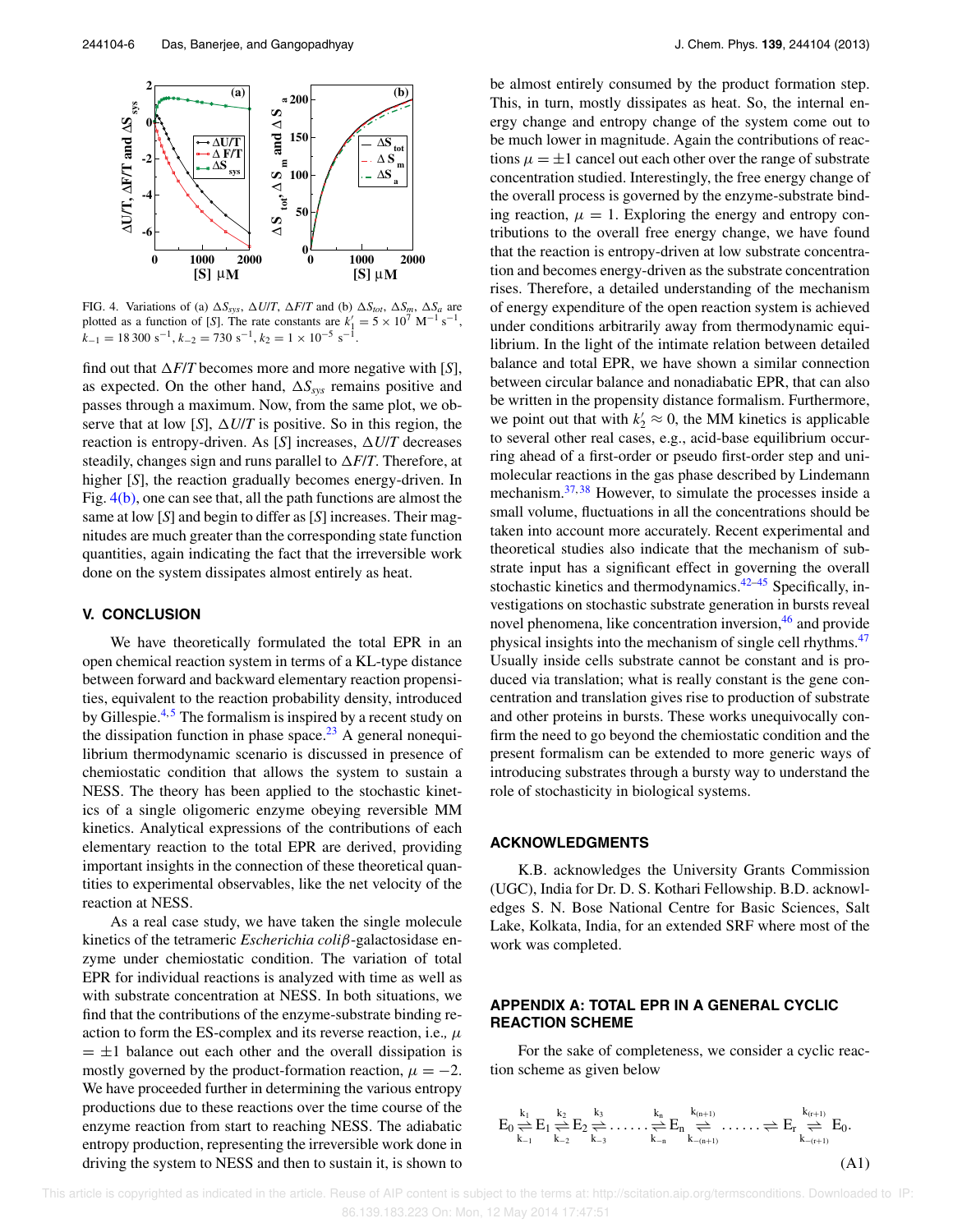Here number of intermediate species are taken to be *r*. The reaction index is  $\mu = \pm 1, \pm 2, \ldots, \pm (r + 1)$  with each elementary reaction having a reverse counterpart. The rate constant,  $k_{\mu}$  of reaction  $\mu$  can either be simple first order or can be pseudo first order. In the latter case, the reaction system contains species other than  $E_n(n = 0, 1, \ldots,$ *r*) (not shown in the above scheme) which react with the species  $E_n$  and/or are generated due to the reactions but their concentrations are assumed fixed under chemiostatic condition. The number of molecules of different intermediate species,  $E_n$  ( $n = 1, 2, \ldots, r$ ) are collectively denoted by the vector  $\mathbf{Z} = \{Z_n\}$  and the corresponding vector of the stoichiometric coefficients associated with the  $\mu$ th reaction is denoted by  $v_{\mu}$  with  $v_{\mu}^{n} = \pm 1$ . In this case the total EPR due to the  $\mu$ th reaction can be explicitly written as

$$
\dot{S}_{tot}^{(\mu)}(t) = \sum_{\mathbf{Z},\mathbf{Z}'} R_{\mu}(Z_1,\ldots,Z_r,t|Z'_1,\ldots,Z'_r) \ln\left(\frac{R_{\mu}(Z_1,\ldots,Z_r,t|Z'_1,\ldots,Z'_r)}{R_{-\mu}(Z'_1,\ldots,Z_r,t|Z_1,\ldots,Z_r)}\right) \delta_{Z'_1,Z_1\pm 1}, \ \mu = \pm 1
$$
\n
$$
= \sum_{\mathbf{Z},\mathbf{Z}'} R_{\mu}(Z_1,\ldots,Z_r,t|Z'_1,\ldots,Z'_r) \ln\left(\frac{R_{\mu}(Z_1,\ldots,Z_r,t|Z'_1,\ldots,Z'_r)}{R_{-\mu}(Z'_1,\ldots,Z_r,t|Z_1,\ldots,Z_r)}\right) \delta_{Z'_r,Z_r\mp 1}, \ \mu = \pm (r+1)
$$
\n
$$
= \sum_{\mathbf{Z},\mathbf{Z}'} R_{\mu}(Z_1,\ldots,Z_r,t|Z'_1,\ldots,Z'_r) \ln\left(\frac{R_{\mu}(Z_1,\ldots,Z_r,t|Z'_1,\ldots,Z'_r)}{R_{-\mu}(Z'_1,\ldots,Z_r,t|Z_1,\ldots,Z_r)}\right) \delta_{Z'_{n-1},Z_{n-1\mp 1}} \delta_{Z'_n,Z_{n\pm 1}},
$$
\n
$$
\mu = \pm n(n=2,3,\ldots,r).
$$
\n(A2)

Г

#### **APPENDIX B: TOTAL EPR FROM SHANNON ENTROPY**

Starting from the definition of system's Shannon entropy $10, 16, 18-21$ 

$$
S_{sys}(t) = -\sum_{\mathbf{Z}} P(\mathbf{Z}, t) \ln P(\mathbf{Z}, t), \tag{B1}
$$

and using Eq.  $(3)$ , we get the total EPR as

$$
\dot{S}_{tot}(t) = \frac{1}{2} \sum_{\mathbf{Z},\mu} [w_{\mu}(\mathbf{Z} - \mathbf{v}_{\mu}|\mathbf{Z}) P(\mathbf{Z} - \mathbf{v}_{\mu}, t) - w_{-\mu}(\mathbf{Z}|\mathbf{Z} - \mathbf{v}_{\mu}) P(\mathbf{Z}, t)]
$$
\n
$$
\times \ln \frac{w_{\mu}(\mathbf{Z} - \mathbf{v}_{\mu}|\mathbf{Z}) P(\mathbf{Z} - \mathbf{v}_{\mu}, t)}{w_{-\mu}(\mathbf{Z}|\mathbf{Z} - \mathbf{v}_{\mu}) P(\mathbf{Z}, t)}.
$$
\n(B2)

Now, Eq. (B2) implies that contribution of reaction  $\mu$  towards  $\dot{S}_{tot}(t)$  is the same as that of reaction  $-\mu$ . This is not physically meaningful. Actually, this problem is encountered not only in the case of total EPR but also for all the other EPRs. However, the individual reaction contributions to the total EPR are distinct from each other following the propensity distance formalism, as given in Eq. (17).

## **APPENDIX C: CIRCULAR BALANCE AND FREE ENERGY DISSIPATION RATE IN SINGLE ENZYME CATALYSIS**

Splitting of total EPR into adiabatic and nonadiabatic contributions is particularly relevant when the system does not satisfy detailed balance. This is so in our case, with the enzyme kinetics in Eq. (11) under chemiostatic condition. Now the question arises: can the formalism of constructing the total EPR from forward and backward reaction propensities also be used to express the adiabatic and nonadiabatic parts as KL distances? Here we show that, at least the nonadiabatic EPR, which is the negative of the temperature-scaled free energy dissipation rate, can be cast in such a form. For the steady state solution of the master equation, Eq.  $(13)$ , one can use two kinds of balance conditions: the detailed balance and the circular balance. The former gives the equilibrium state whereas the latter gives the NESS. The detailed balance condition is given as  $w_{\mu}(m|l)P(m, t) = w_{-\mu}(l|m)P(l, t)$ , i.e.,  $R_{\mu}(m, t|l) = R_{-\mu}(l, t|m)$ . As the total EPR becomes zero at equilibrium, so the expression of the total EPR must be built from these two reaction propensities in a relative entropy kind of structure as is already shown in Sec. III. This gives the clue to construct the appropriate reaction propensities for the description of the nonadiabatic EPR. As, by definition (see Eq.  $(10)$ ), the nonadiabatic EPR becomes zero at the stationary state (whether equilibrium or NESS), the balance condition that is valid for NESS (and obviously for equilibrium) must be linked to this EPR. This leads us to the circular balance condition which is given in terms of the overall formation and dissociation reaction propensities of the ES-complex as

$$
R_f(n, t | n + 1) = R_d(n + 1, t | n),
$$
 (C1)

where  $R_f(n, t|n + 1) = K_1(n_T - n)P(n, t)$  and  $R_d(n + 1, t|n)$  $= K_2(n + 1)P(n + 1, t)$  with  $K_1, K_2$  already defined in Sec. III. Then the contribution of the formation reaction to the